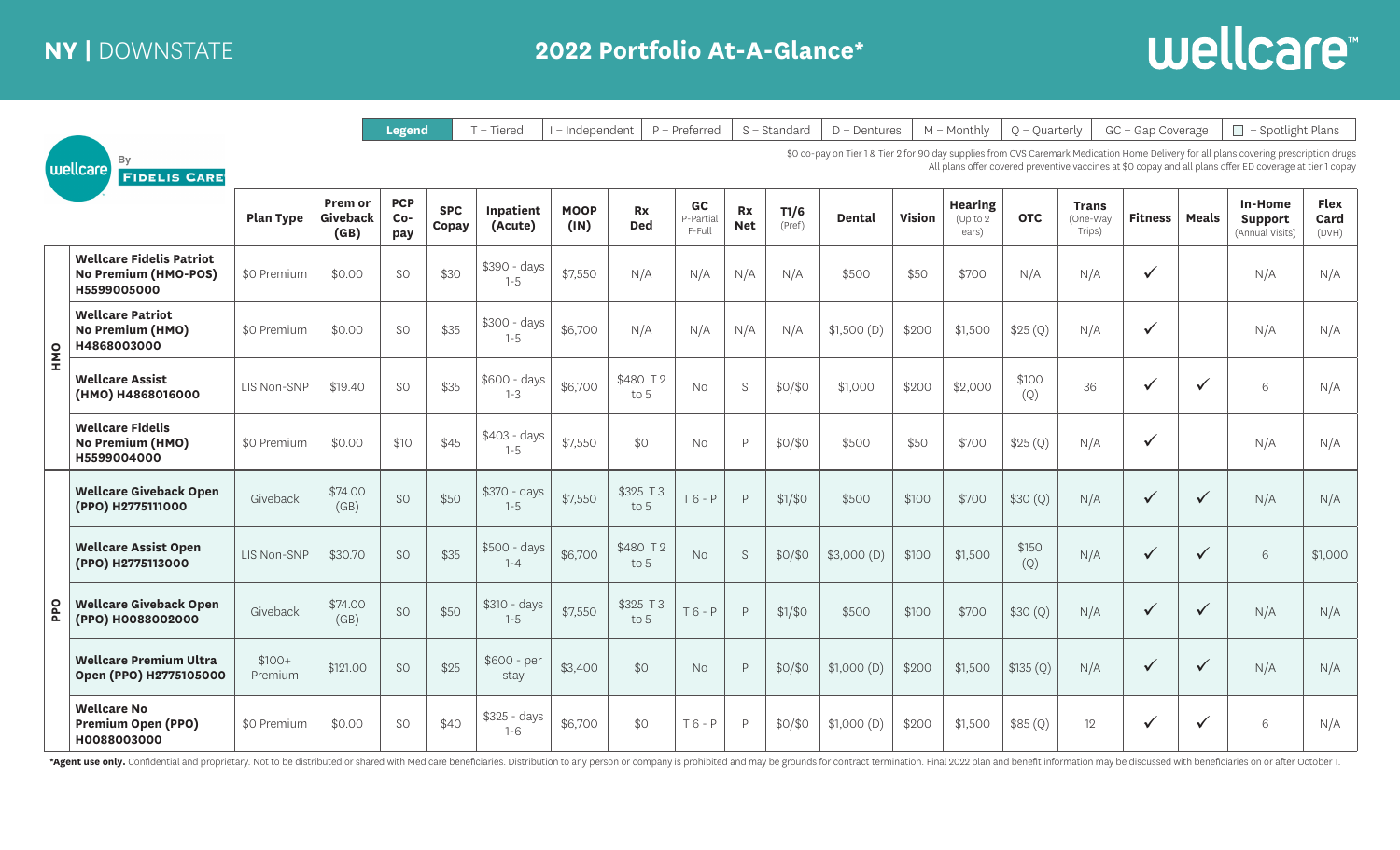

|            |                                                                     | This plan is designed<br>for beneficiaries who:                             | <b>Counties</b>                                                                                                                                                                                                                                                                                                                                                                                                                       | Elig if DSNP,<br><b>Conditions if CSNP</b> |
|------------|---------------------------------------------------------------------|-----------------------------------------------------------------------------|---------------------------------------------------------------------------------------------------------------------------------------------------------------------------------------------------------------------------------------------------------------------------------------------------------------------------------------------------------------------------------------------------------------------------------------|--------------------------------------------|
| <b>SAH</b> | <b>Wellcare Fidelis Patriot No Premium</b><br>(HMO-POS) H5599005000 | seek predictable copays and extra benefits but do not need Part D coverage. | Allegany, Broome, Cattaraugus, Cayuga, Chemung, Chenango,<br>Cortland, Delaware, Erie, Herkimer, Lewis, Niagara, Oneida,<br>Onondaga, Orleans, Oswego, Otsego, Schuyler, Seneca, St. Lawrence,<br>Steuben, Tioga, Wyoming, Yates                                                                                                                                                                                                      |                                            |
|            | <b>Wellcare Patriot No Premium</b><br>(HMO) H4868003000             | seek predictable copays and extra benefits but do not need Part D coverage. | Albany, Broome, Dutchess, Erie, Monroe, Niagara, Oneida, Onondaga,<br>Orange, Rockland, Saratoga, Schenectady, Ulster, Wayne, Westchester                                                                                                                                                                                                                                                                                             |                                            |
|            | <b>Wellcare Assist (HMO) H4868016000</b>                            | receive Extra help on part D, but don't qualify for a \$0 D-SNP             | Bronx, Kings, New York, Queens, Richmond                                                                                                                                                                                                                                                                                                                                                                                              |                                            |
|            | <b>Wellcare Fidelis No Premium</b><br>(HMO) H5599004000             | seek predictable copays and extra benefits.                                 | Albany, Allegany, Bronx, Broome, Cattaraugus, Cayuga, Chemung,<br>Chenango, Clinton, Cortland, Delaware, Dutchess, Erie, Essex,<br>Fulton, Hamilton, Herkimer, Lewis, Montgomery, New York, Niagara,<br>Oneida, Onondaga, Orleans, Oswego, Otsego, Rensselaer, Richmond,<br>Rockland, Saratoga, Schenectady, Schoharie, Schuyler, Seneca, St.<br>Lawrence, Steuben, Tioga, Ulster, Warren, Washington, Westchester,<br>Wyoming, Yates |                                            |

\*Agent use only. Confidential and proprietary. Not to be distributed or shared with Medicare beneficiaries. Distribution to any person or company is prohibited and may be grounds for contract termination. Final 2022 plan a